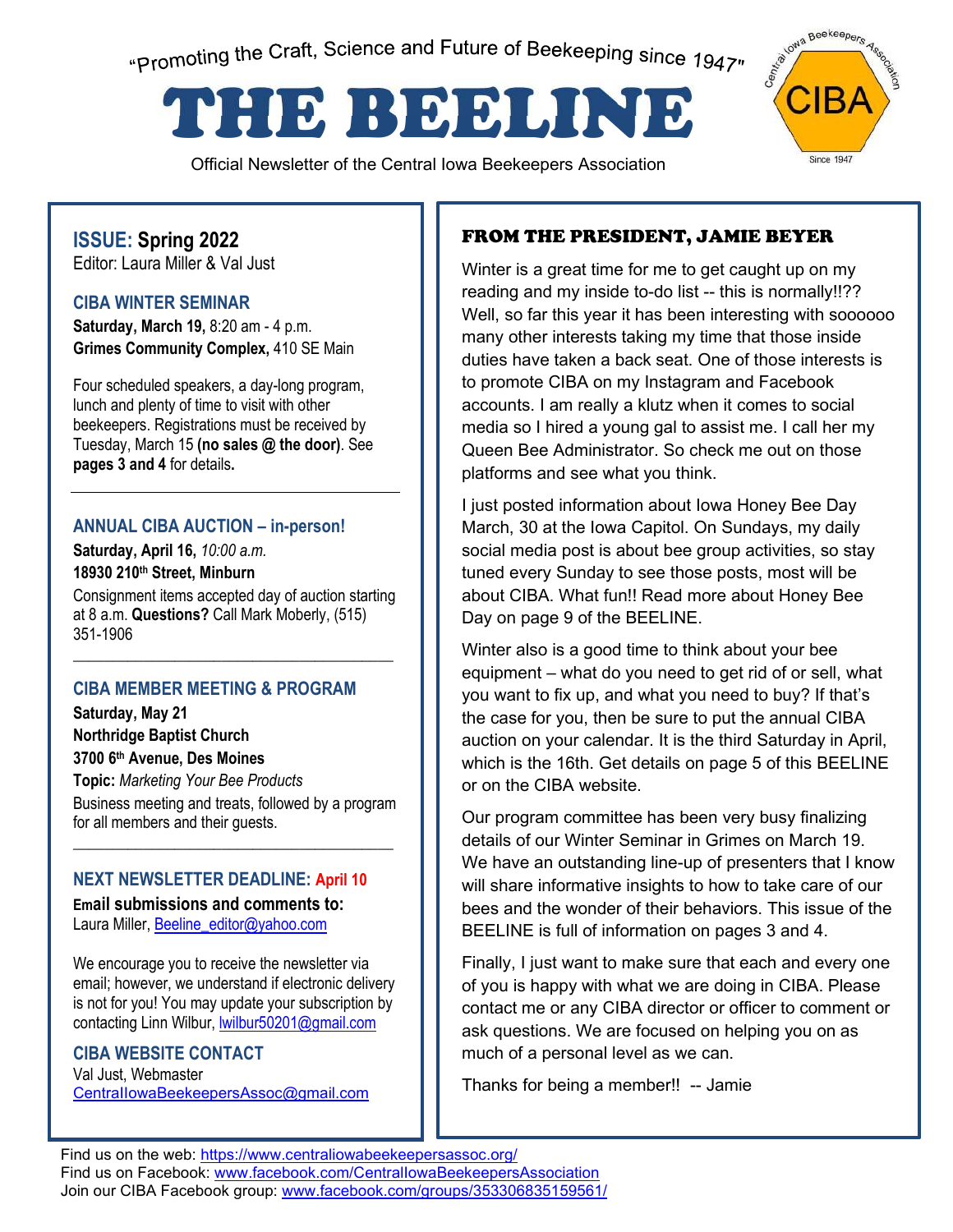#### **Spring 2022 BEELINE**

| <b>CIBA Program Updates</b>                                                  | 3  |  |
|------------------------------------------------------------------------------|----|--|
|                                                                              |    |  |
|                                                                              |    |  |
|                                                                              |    |  |
| <b>Other CIBA Business</b>                                                   | 5  |  |
|                                                                              |    |  |
|                                                                              |    |  |
| March 2022 CIBA Board meeting via Zoom--all CIBA members welcome to attend 6 |    |  |
|                                                                              |    |  |
| Meet Olivia, Our New Honey Queen                                             |    |  |
| You Responded, We Listened                                                   | 7  |  |
|                                                                              |    |  |
| <b>CIBA Member Contributions</b>                                             | 8  |  |
|                                                                              |    |  |
|                                                                              |    |  |
|                                                                              |    |  |
| <b>Registering Your Hives</b>                                                | 11 |  |
| <b>Cooking with Honey</b>                                                    | 12 |  |
| <b>Upcoming Beekeeping Class</b>                                             | 13 |  |
| From the Editor Laura Miller                                                 | 13 |  |
|                                                                              |    |  |
| <b>CIBA Leadership and State Organizations</b>                               | 14 |  |

### Editor's Document Navigation Tips

**Table of Contents:** Hover over any section of the Table of Contents, then press the CTRL button on your keyboard to create a pointing finger image. Press the left mouse button on any section of the Table of Contents to go directly to that section.

**Document navigation:** No matter where you are in this document, if you press the CTRL + Home buttons on your keyboard concurrently, you will go to the top of the BEELINE.

### CIBA Club Meetings/Communications

CIBA meetings and programs are on the third Saturday of January, March, May, July, September and November.

The official CIBA newsletter, the **BEELINE**, is published four times a year on the first day of January (Winter, beginning in 2023); March (Spring); May (Summer) and September (Fall). A special Student Edition is published each January for people enrolled in central Iowa beekeeping classes.

CIBA members also receive the **CIBA Newscast** email from the president on months when the BEELINE is not published (not available for members who choose to receive CIBA info only via USPS).

**CIBA Bee Bits**, an email newsletter with helpful hints about beekeeping, comes out the 15th of each month (not posted on the CIBA website and available only for CIBA members who receive CIBA info electronically).

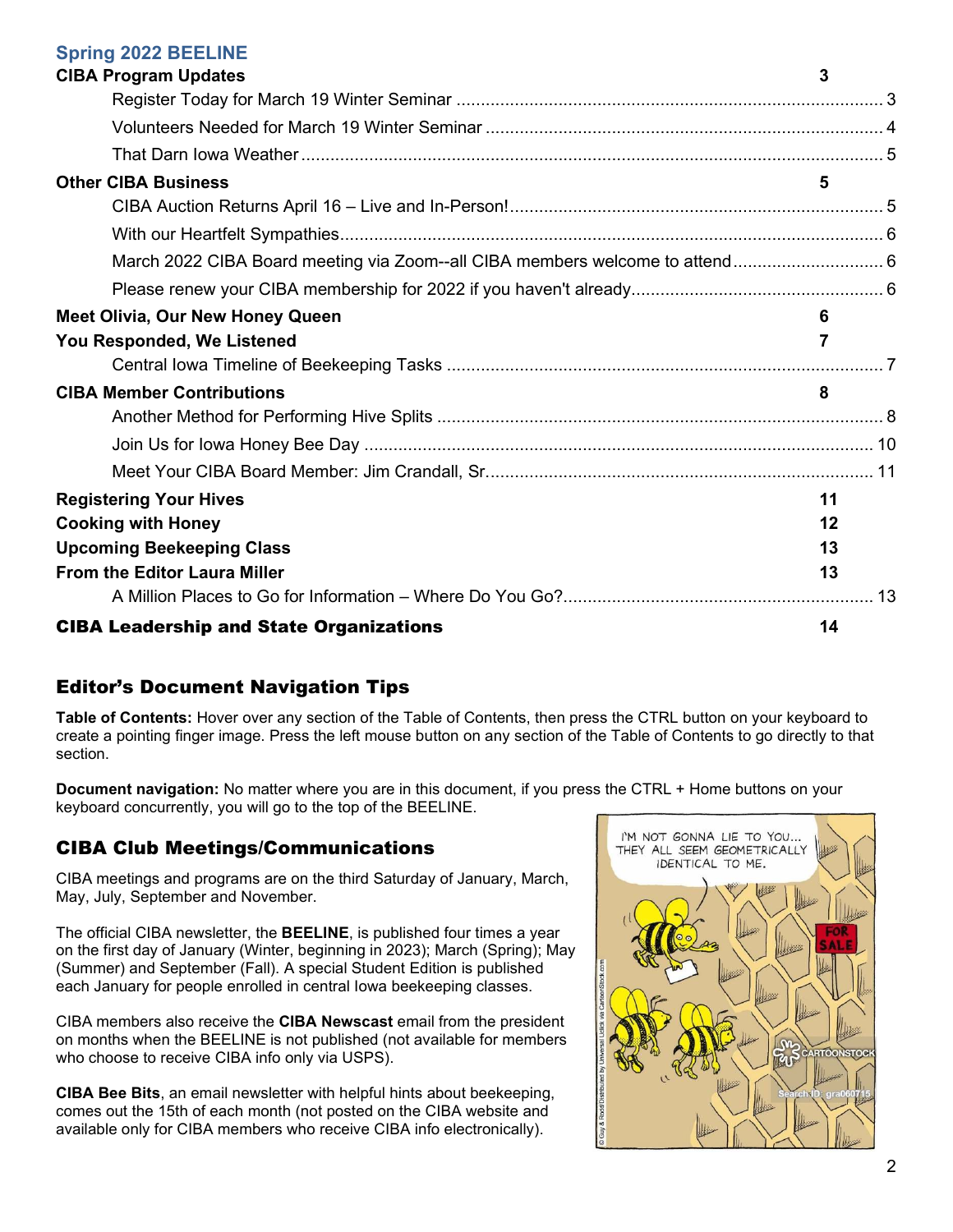# <span id="page-2-0"></span>CIBA Program Updates

# <span id="page-2-1"></span>**Register Today for March 19 Winter Seminar**

The CIBA Winter Seminar is a popular and well-attended event and this year is no exception! We have a fantastic day of speakers, food and fellowship planned for Saturday, March 19 at the Grimes Community Complex in Grimes. The building opens at 8:20 a.m. and the last session will end by 4 p.m.

Our keynote speaker is Dr. Tom Seeley, a world-class honey bee researcher and author of several popular books on swarm intelligence, who will join us via Zoom for two afternoon sessions. Our in-person morning presenters are experts on Iowa beekeeping: ISU Extension bee specialist Randall Cass, Iowa Apiarist Andy Joseph, and Dr. Carol Fassbinder-Orth from Creighton University in Omaha.

The best part is that CIBA members pay only \$35 for the entire day (\$40 for nonmembers and \$20 for K-12 and college students). **But you'll want to register soon! All registrations MUST BE RECEIVED by Tuesday March 15; we will NOT be selling tickets at the door.**

Registration includes a gourmet box lunch from Palmer's Deli in Des Moines. From their most-requested box lunches, you can choose the Turnberry with smoked turkey, Havarti & cranberry chutney; the Marshall, a 3 meat and 2-cheese option, the Cowboy with roast beef, cheddar & pepperjack; or a vegetarian option. Breaks will feature an assortment of hot and cold beverages and, of course, lots of home-baked treats.

Registration forms can be downloaded on the CIBA [website](http://www.centraliowabeekeepersassoc.org/winter-seminar-march-2022). The form also is included as an attachment to the BEELINE email message.

# **Here's a quick look at the speakers:**



**Dr. Seeley** is the Horace White Professor in Biology for the Department of Neurobiology and Behavior at Cornell University in Ithaca, New York. He has written several books on honey bee behavior including Honeybee Democracy (2010), Following the Wild Bees (2016) and The Lives of Bees (2019). His studies emphasize swarm intelligence by investigating how bees collectively make decisions.

Dr. Seeley's first talk will be *How a Honey Bee Swarm Moves to its Chosen Home*, exploring the mystery of how a school bus-sized cloud of 10,000 flying insects manages to sweep straight from bivouac site to new dwelling place. He uses digital video technology to track individual bees in a flying swarm.

He'll also present *Hive Thirst: How a Honey Bee Colony Regulates Its Water Collection*, a look at how watercollecting bees can precisely start and stop their activities as a colony's water needs rise and fall with weather and brood production. Water is used to regulate the temperature of the broodnest and to produce the watery food for larvae.



**Randall Cass** will present *Small Hive Beetles -- What You Need to Know*, He joined Iowa State University in 2017 as the institution's first bee extension specialist in over 70 years. He coordinates bee research, manages the university's honey apiary, lectures and provides outreach to beekeepers, farmers and landowners. Before coming to Ames he worked with small farmers in Guatemala and El Salvador in rural development programs. He has a M.S. from the University of California, Davis and a B.A. from Willamette University.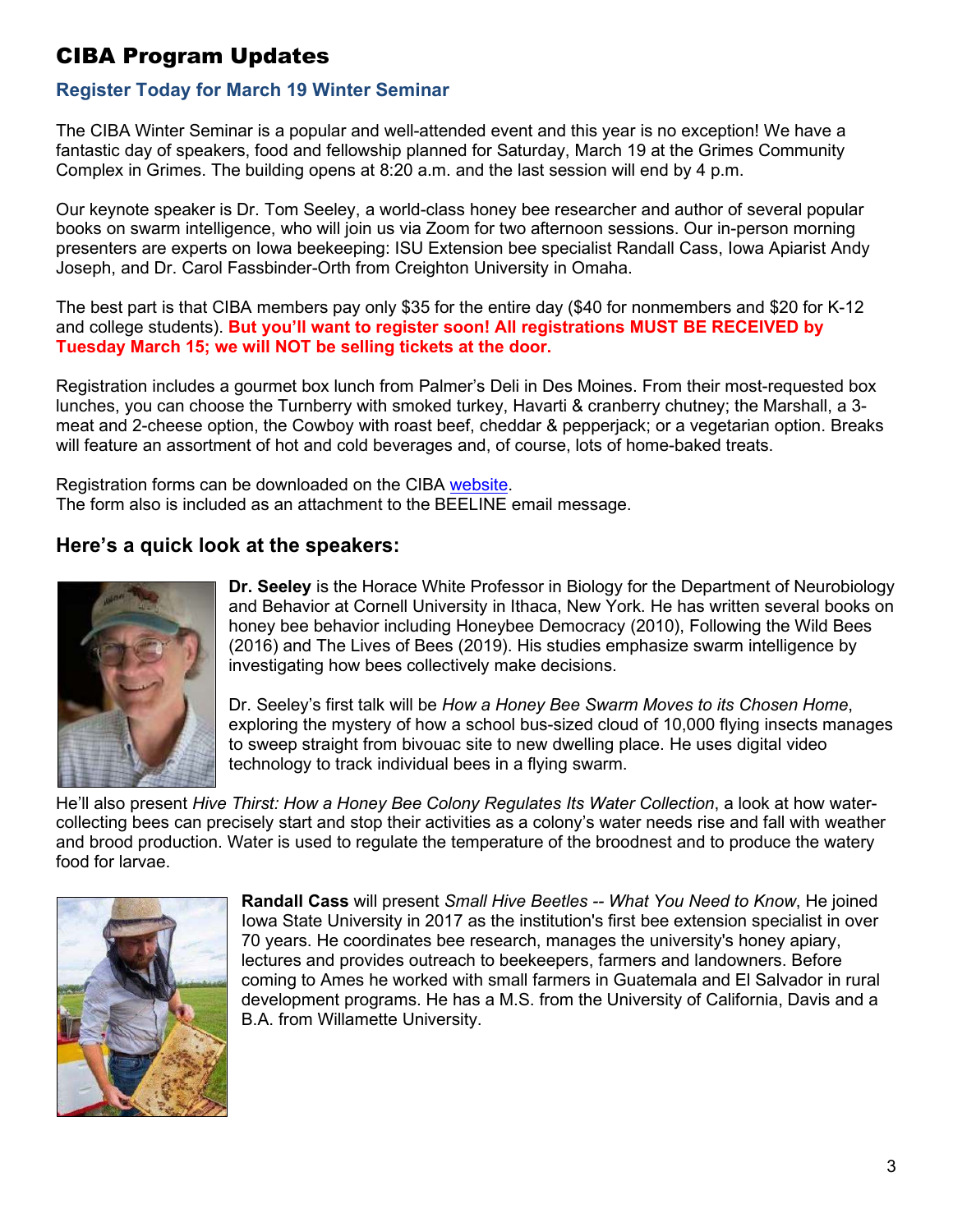

**Andy Joseph** has been State Apiarist the past 14 years in the Iowa Department of Agriculture and Land Stewardship. A beekeeper himself, Andy will present *Transitioning into Sideline Scale Beekeeping*. He travels the state working with beekeepers and oversees the state's apiary program, which is a combination of regulatory certification, beekeeper education efforts, and promotion of the beekeeping industry. He is lead instructor for a well-attended beekeeper class in central Iowa and his family keeps 200 bee hives in the Des Moines area. He has a M.S. in entomology from the University of Kentucky in Lexington, where he studied bees as pollinators in monoculture.



**Dr. Carol Fassbinder-Orth**, who grew up on a commercial bee farm in northeast Iowa, will present *The Science of Bee Decline.* She is a professor of zoonotic diseases in the Department of Biology at Creighton University in Omaha. Her research focus is honey bee disease biology with a specific focus on viruses. She holds a B.S. in genetics from Iowa State University and a PhD from the University of Wisconsin-Madison. Carol and her husband Brian own Bountiful Blossoms Bee Company in Glenwood, Iowa where they sell over 40 different honey and beeswax products.

### <span id="page-3-0"></span>**Volunteers Needed for March 19 Winter Seminar**

If you are planning to attend the CIBA Winter Seminar on Saturday, March 19, we need help from members to set up, check in attendees, serve lunch, and clean up after the event.

The Grimes facility opens to us at 8 a.m. and registration starts at 8:20 a.m., so we will need to scurry to get everything arranged that morning. The program concludes by 4 p.m. and we must be cleaned up and out by 4:30 p.m. If we have enough help, we can get this done!

If you can help, please contact:

- Snacks, luncheon or final cleanup: Ann Wilbur, (515) 291-62[03, abwilbur54@gmail.com](mailto:abwilbur54@gmail.com)
- Check-in: Don Sievers, (515) 460-60[04, dwsievers4@gmail.com](mailto:dwsievers4@gmail.com)

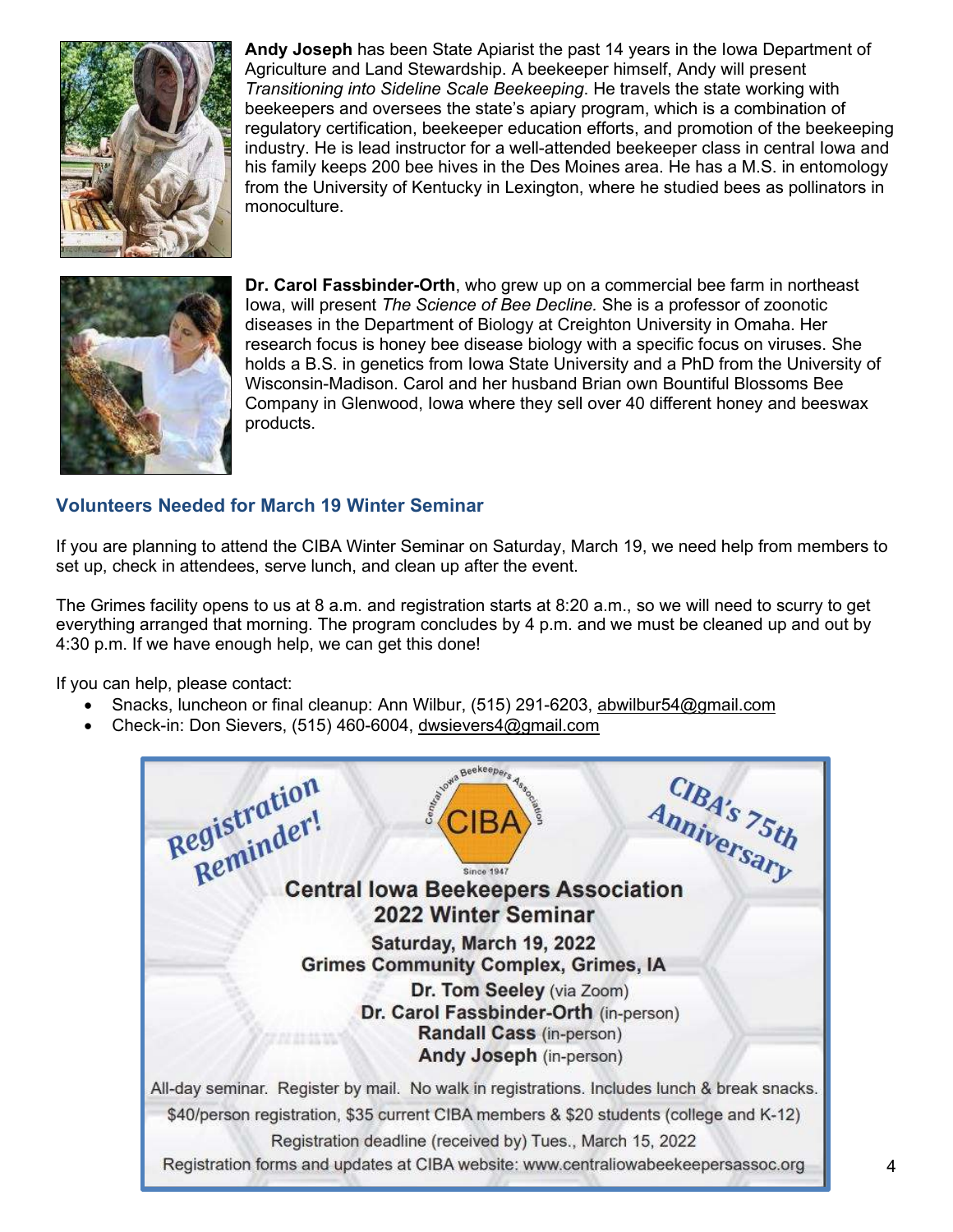### <span id="page-4-0"></span>**That Darn Iowa Weather**

A widespread snowstorm and a positive COVID-19 test for a family member of our speaker led to postponement of the January 15 CIBA meeting to February 19. Luckily, the roads cleared and speaker Jeff Johnson from Premier Bee Products was able to share all about bee foundations at the rescheduled meeting.

Members also participated in the CIBA annual election of officers and directors, which was moved this year from March due to the CIBA Winter Seminar on March 19. Jamie Beyer was re-elected president, Don Sievers Vice President, Linn Wilbur secretary-treasurer, and Susan Kelly was elected to a three-year term as a director.

# <span id="page-4-1"></span>Other CIBA Business

### <span id="page-4-2"></span>**CIBA Auction Returns April 16 – Live and In-Person!**



**When:** Saturday, April 16<sup>th</sup> **Where:** 18930 210th Street, Minburn, Iowa

**Day of the auction schedule:** 

8:00 AM: Sellers can start arriving for check-in 9:30 AM: If equipment needs inspection, last call! 10:00 AM: Start bidding folks!

It is time for our annual consignment auction! This is an auction by beekeepers for beekeepers! And we are excit[ed to announce that this will be an in-person event! Stay informed; monitor our C](https://www.centraliowabeekeepersassoc.org/about-3)IBA website auction page on the website, and gain more information than we are able to provide in the BEELINE!

### **Seller / Consignor Information**

- $\triangleright$  We highly encourage you to pre-register save yourself time, and register via our website. Go to the auction page, and to the Seller Registration section – simply fill out the site form!
- $\triangleright$  Download a consignment form via our auction page, and send in either via email or mail.
- $\triangleright$  Bring a completed consignment form to the auction the form will be needed for CIBA volunteers to validate all of the items you are checking in – the lack of a form will delay check-in.
- $\triangleright$  Visit [the CIBA website auction page](https://www.centraliowabeekeepersassoc.org/about-3), Seller/Consignment Information section to learn more!

### **Bidder / Buyer Information**

- $\triangleright$  We highly encourage you to pre-register save yourself time and tribulation the day of the auction, and register via our website. G[o to the CIBA website auction page](https://www.centraliowabeekeepersassoc.org/about-3), and to the Buyer Registration section – simply fill out the site form!
	- $\circ$  Once you have pre-registered, you will simply go to the registration table, provide your name, and pick up your bidder number/card. Easy peasy!
- $\triangleright$  Payment will be by cash, check or credit card on the day of the auction. CIBA accepts payment by credit card with a 2.5% premium for all credit card payments.

### **Volunteers Needed!**

We are in need of helpers in many areas to make this a smooth and enjoyable auction for all participants. Please reach out to Mark Moberly, or any board member, if you are able to assist the day of the auction. Without your participation, our auction will not be the same.

### **Mark's contact information:**

Via Telephone: (515) 351-1906 Via Email: [cibamoberlymark@gmail.com](mailto:mkmobe@gmail.com)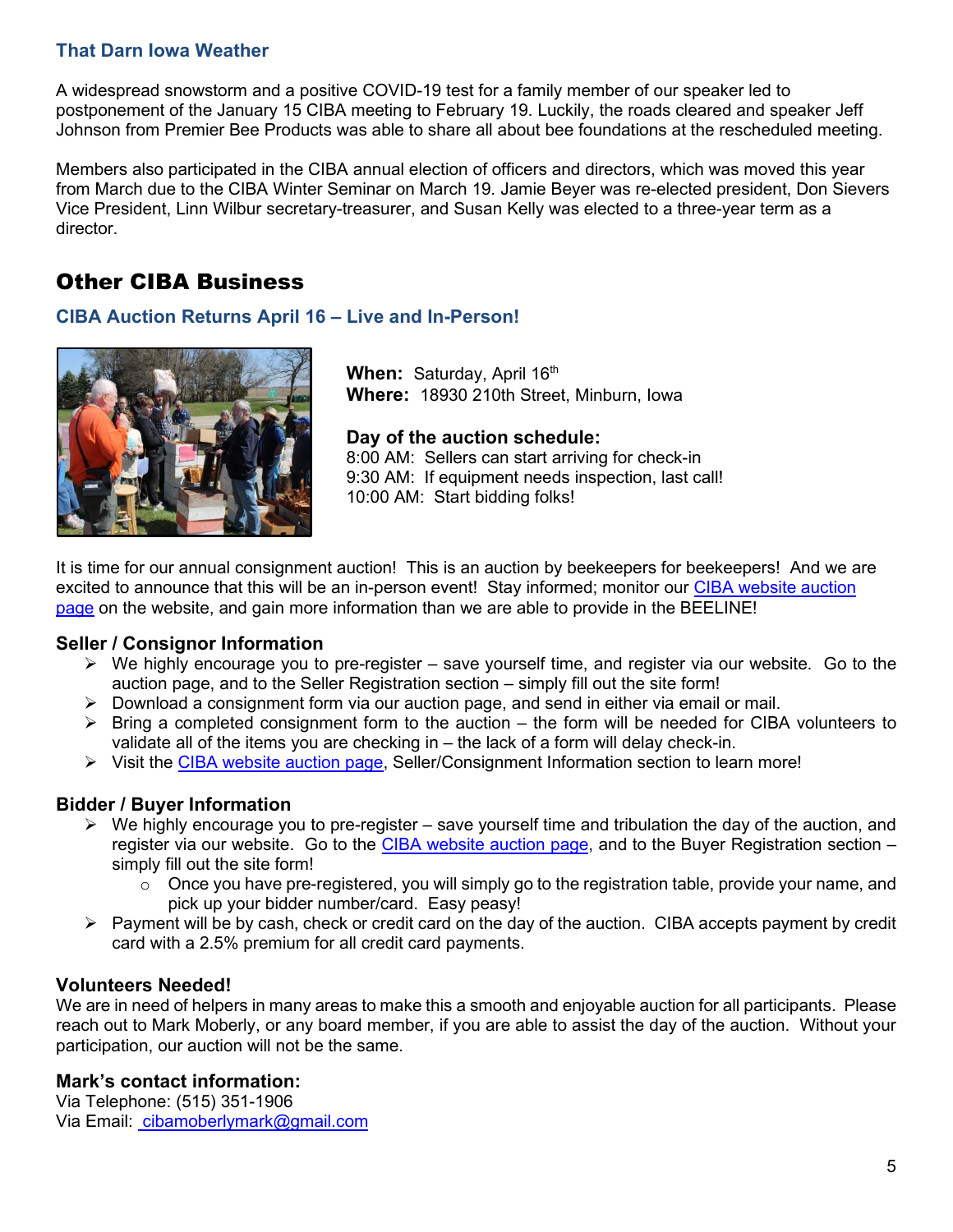### <span id="page-5-0"></span>**With our Heartfelt Sympathies**

Our sympathies are with long-time CIBA member Margaret Hala on the recent death of her son, Lane. Margaret edited the BEELINE for many years and was an active member of CIBA. You can send your condolences to Margaret and her husband Bernard; her contact information is in the most recent CIBA Membership Directory distributed to all members.

# <span id="page-5-1"></span>**March 2022 CIBA Board meeting via Zoom--all CIBA members welcome to attend**

Time: Mar 14, 2022 07:00 PM Central Time (US and Canada) Zoom opens at 6:30 PM

Join Zoom Meeting: <https://us02web.zoom.us/j/82995219028?pwd=dktib3N0SmIzSUkzOXBXL2xwdU1GUT09>

Meeting ID: 829 9521 9028 Passcode: 331891

### <span id="page-5-2"></span>**Please renew your CIBA membership for 2022 if you haven't already**

CIBA membership is Jan to Dec. If you haven't renewed for 2022, you will find your renewal form attached (electronic file or extra page if mailed). Starting the first of April, information from CIBA goes to current members only. If you have any questions about your membership, contact Linn Wilbur, CIBA Secretary/Treasurer. Contact info is on the back page of the BEELINE.

## <span id="page-5-3"></span>Meet Olivia, Our New Honey Queen

*Submitted by Olivia Moody* 



**Queen Olivia with CIBA-provided tools!** 

Hello, everyone! My name is Olivia Moody and I am a junior at North Polk High School. I am very excited to represent CIBA as your 2022 Honey Queen.

My dad started talking to me about getting bee hives in 2019 and I honestly thought he was crazy. I liked the idea of having such a unique hobby, but I had never really had an interest in beekeeping and would have rather looked at bees from afar. I honestly thought he was joking until he confirmed that our first hives were ordered.

My ag teacher connected us with Tony Christensen and we enrolled in a beekeeping class. When the hives arrived I quickly understood all the hype about beekeeping. I had no idea the complexity of bee behavior until I witnessed it firsthand.

My father and I do not claim to be even close to expert beekeepers; we have made many mistakes and have paid for them. But those mistakes have helped us learn and grow as beekeepers. I actually have been designated as the "bee girl" among my friends and family. I am always up for giving people tours of my hives and answering any questions they may have. This also means that whenever someone I know comes across literally anything with a bee on it, they think of me.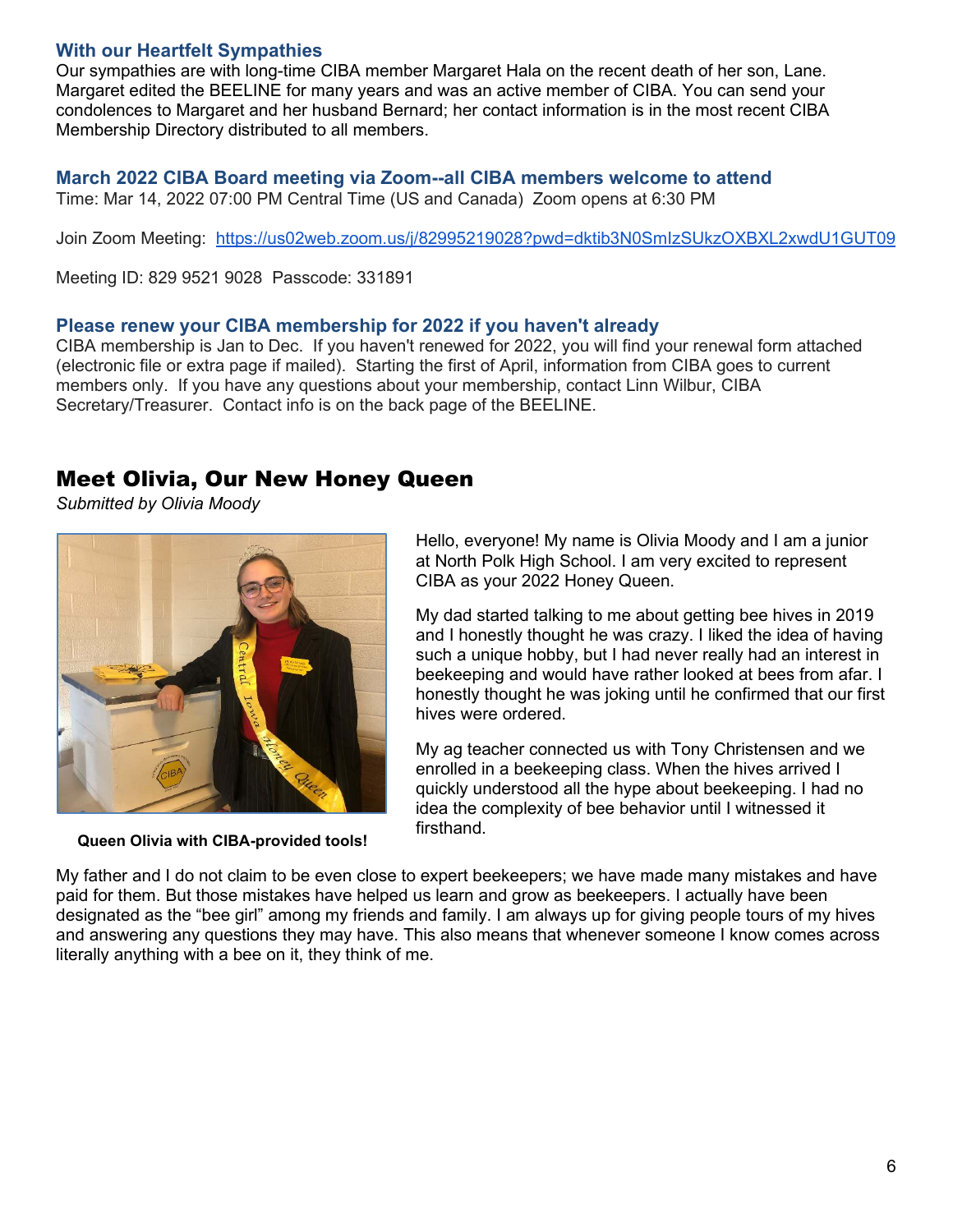When I am not caring for my bees or talking about them, I participate in a lot of other activities. At school I have officer positions in the student council and FFA as well as my school's environmental club (I am the cofounder). I am also active in speech and theater, the school newspaper, as well as the National Honors Society and National Spanish Honors Society. I am also a committee member of the Chichaqua Bottoms Ducks Unlimited Chapter and raise cattle with my dad on our hobby farm in Collins. When I am not busy with all that, I am an avid reader, I like to collect vinyl, and I have recently started learning embroidery as well as woodworking.

In the coming year I am excited to connect with people across central Iowa who share a curiosity about beekeeping. I want to connect with younger groups through FFA, 4-H, and schools to teach about the importance of pollinators. I am currently trying to get my peers at school interested in beekeeping with the hopes of having bee hives located at our school. I feel privileged to have this opportunity to connect with so many beekeepers and learn from all of your collective knowledge. I look forward to getting to know all of you!



**Olivia and her dad, who started keeping bees together in 2019.** 

# <span id="page-6-0"></span>You Responded, We Listened

### <span id="page-6-1"></span>**Central Iowa Timeline of Beekeeping Tasks**

### *Submitted by Newsletter editor Laura Miller*

In May 2021, I asked readers of the BEELINE for their thoughts about the newsletter. I included a six-question survey in the summer newsletter, both printed and in the email message that went to members with the newsletter. I also brought along copies of the survey that people could complete at the in-person September CIBA meeting.

I received 9 responses (all anonymous to me, but one person sent theirs by US mail). Although the number of responses was not large, sentiments about the newsletter were overwhelmingly positive (many thanks!). Respondents seemed to like the variety of articles, and almost everyone saved each issue for future reference. Comments were split on how they wanted to receive it (we are doing mostly electronic distribution, which eliminates postage and printing costs).

However, one comment appearing more than once was the need for information on what beekeepers should be paying attention to in their apiaries. *"How do we know what to do?"* wrote one new beekeeper. When we discussed the survey responses at a recent CIBA board meeting, this comment got us all to thinking: *How can we provide this info in the most timely and simple way for our members?*

The discussion has evolved into a new feature published in this issue of the BEELINE: **Central Iowa Timeline of Beekeeping Tasks.** You'll find this feature in every issue of the BEELINE. Each timeline will cover only the months until the next BEELINE issue is published, so you'll have a better idea of planning your time and tasks in your hives.

Of course, every season is different. The tasks and dates are approximate, based on average temperatures in central Iowa. All information has been reviewed by CIBA board members, and we're also open to comments and suggestions. Kudos to CIBA member Linn Wilbur for providing a framework for this new feature and putting it into graphic form.

Our goal is to offer basic information in a simple manner – you can follow it, adapt it, research it, and decide what is best for your apiaries. However you use it, we hope this new feature is helpful. Let us know what you think. We're always happy to hear from you!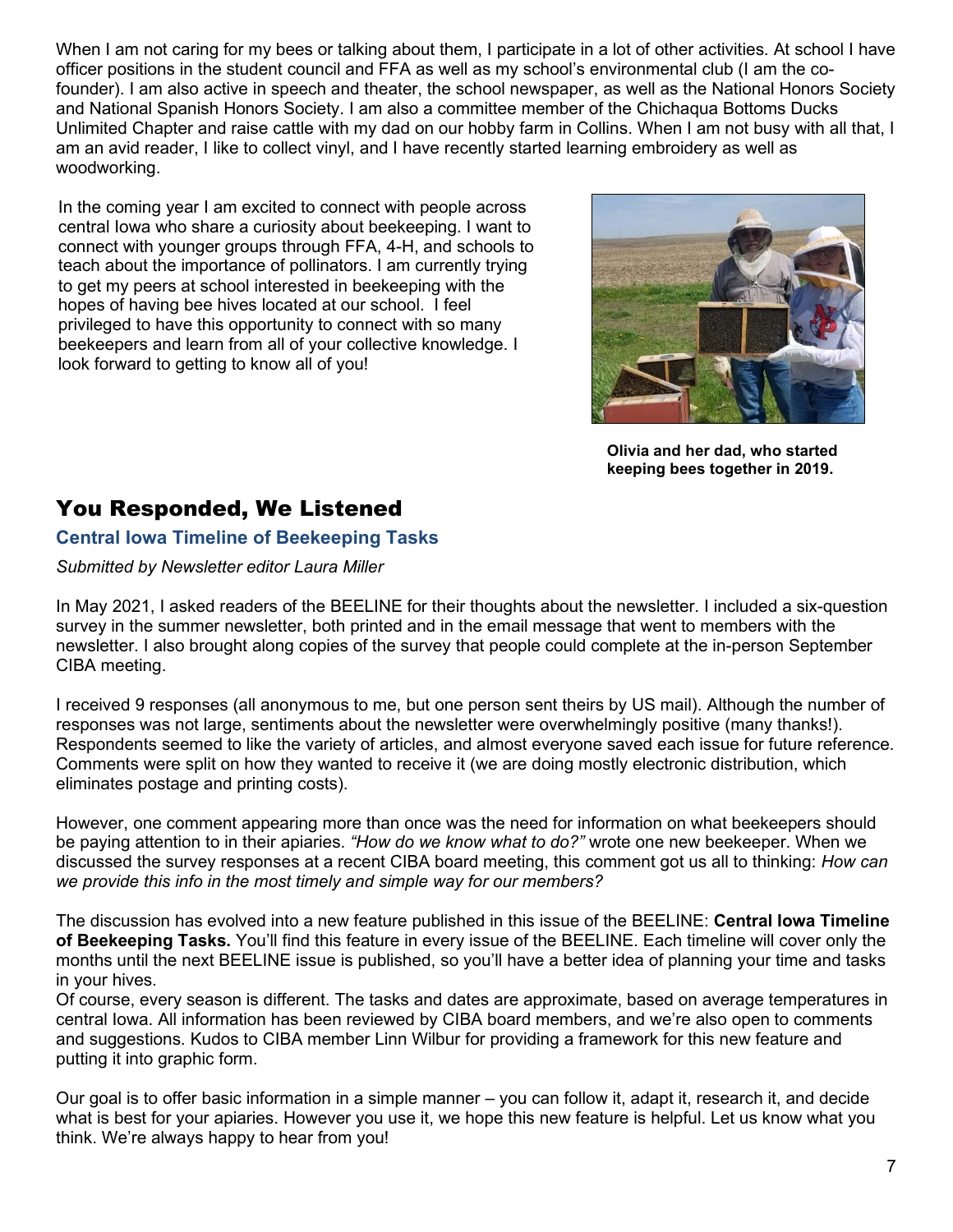# **Central Iowa Timeline of Beekeeping Tasks**



# <span id="page-7-0"></span>CIBA Member Contributions

### <span id="page-7-1"></span>**Another Method for Performing Hive Splits**

*(Condensed and modified from a June 2016 BEELINE article by Linn & Ann Wilbur)* 

This method of splitting honey bees:

- Does not require that you find the queen
- Is a commercial beekeeper method—5 min process per hive for comm. beeks (Potentially longer for sideliners and hobbyist)
- Uses a queen excluder and bee shake method
- Requires 2-3 visits to hive

### **Getting brood for splits**

- Select brood frames with a mix of sealed brood, larvae and eggs especially eggs if plan is do a walk away split—should leave at least 5 frames of brood in old hive
- Lift each frame 1/3 to 1/2 out of the hive and shake (1-3 quick downward snaps) to remove the bees—don't need to remove all the bees but if you don't, do a quick check that the queen is not on the frame
- "Place the shaken frames in an empty hive body—push them all together in the middle of the box--this is now your "split" box
- Add replacement frames with foundation to the original hive—push the remaining brood frames together in the middle and place the added frames on the outside of the brood
- Add additional frames to the split box (drawn, foundation or with honey) depending on your intended use of the split

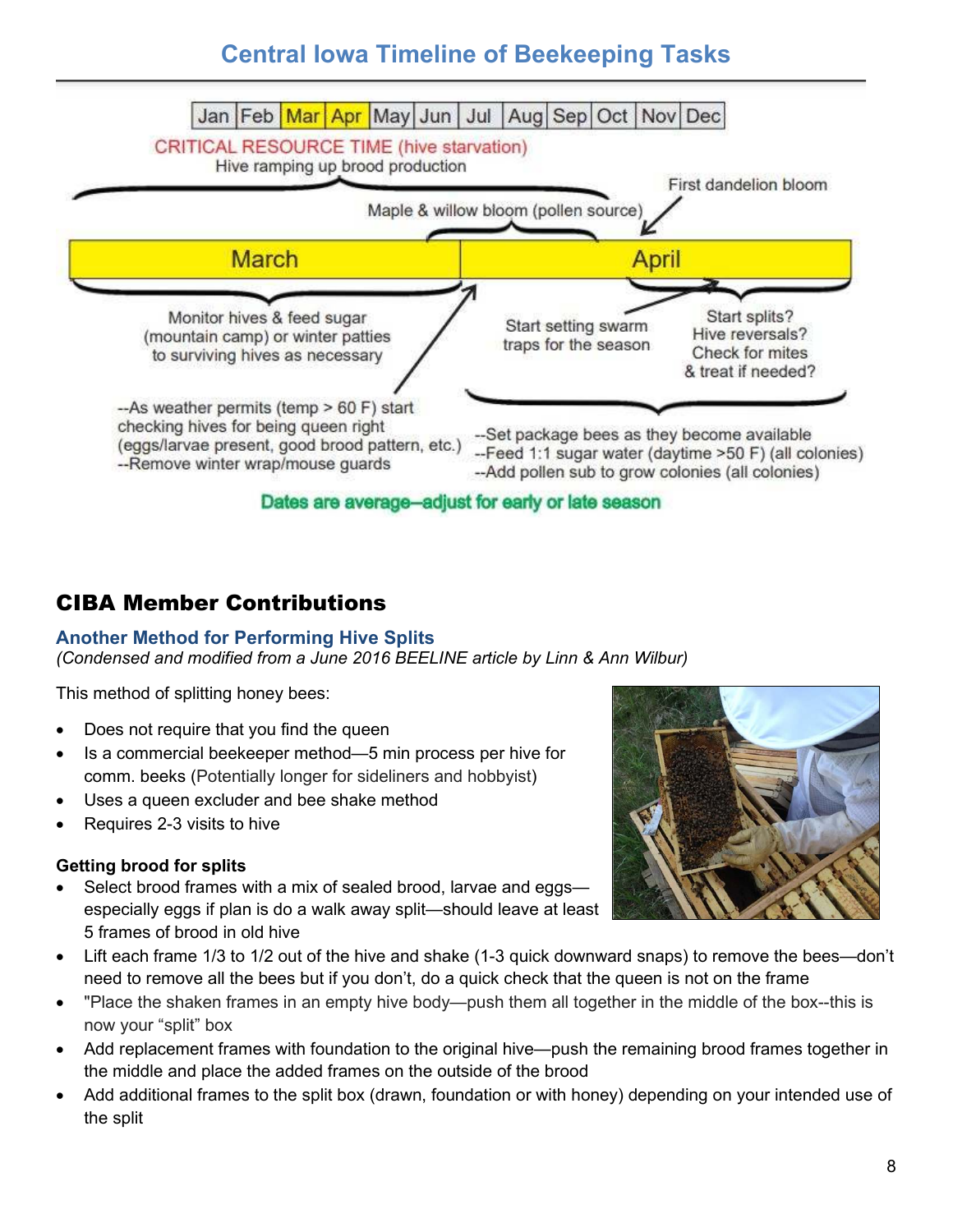- Clear out the bees from boxes if you took upper boxes off the donating hive to get to the brood ("extra" boxes)—do this before you put the queen excluder on (next step) so you can shake the bees into the top of the original hive.
- Shake off the bees or check for the queen for the "extra boxes like you did for the brood frames--(in the spring having boxes above the brood isn't usually a problem as most of the brood is in the upper box—this is more of an issue if doing summer splits)
- Put a queen excluder on top of the hive directly over the original hives' brood
- Put the split box on top of the queen excluder
- Add the "extra" boxes, if you have those, on top of the split box and close up the original hive with the split box—if you have an upper entrance, best to block that temporarily

### **Let it rest**

- Leave the old hive with the split box on it sit—at least 3-4 hours, better overnight
- Pull the split off before major foraging starts, if you leave these overnight—you will have more bees (> foragers) on the brood—primarily if you are moving these to a new apiary
- Remove split box and optimize the number of brood frames per colony and intended use by transferring extras to additional boxes
- Set the box off as a new colony--if you filled the split box with only the number of brood frames for a single colony--this typically is what comm. beeks do
- Pull the excluder and put the old colony back together
- Set the new hive or nuc in the location you intend them to stay

### **Walk-away or requeening?**

- Requeen with a mated queen in a candy plugged cage is optimal
- Check queen status:
	- **If walk away, you are done—wait 28-35 days before checking queen status**
	- **If requeening, leave overnight--requeen next day (3<sup>rd</sup> day)—can check in 3-4 days that queen is** released, better to wait 10-14 days and then look for queen sign (eggs/larvae)

### **How this works**

- The queen stays below the excluder (or "queens"—multiple queens do happen)
- The nurse/forager bees move up through the excluder to feed and keep the brood warm
- The first overnight (on top of old hive) gives time for bees to move up--the cooler the night the more bees will be with the split
- The second overnight (after pulling split) when requeening gives the colony time to know they are queenless and enhances acceptance of the new queen
- The sealed brood emerges and quickly boosts the population

### **Fine points**

- Place the split immediately above the original colonies brood—is important to get bees to move up and there should only be the excluder between them
- Select the best brood frame numbers--2 deep frames of brood or 3 medium frames with good amount of brood is best per new hive—for 8 frame, 10 frame or nuc
- Fill: you do not have to fill the split box with frames while on the original hive (for example less frames needed for a nuc)—but do put frames on the outside of the brood frames, even if it is frames with foundation—increases the # of bees on the brood frames
- Give the requeened split a couple of frames of drawn comb--allows the queen to lay immediately after she is released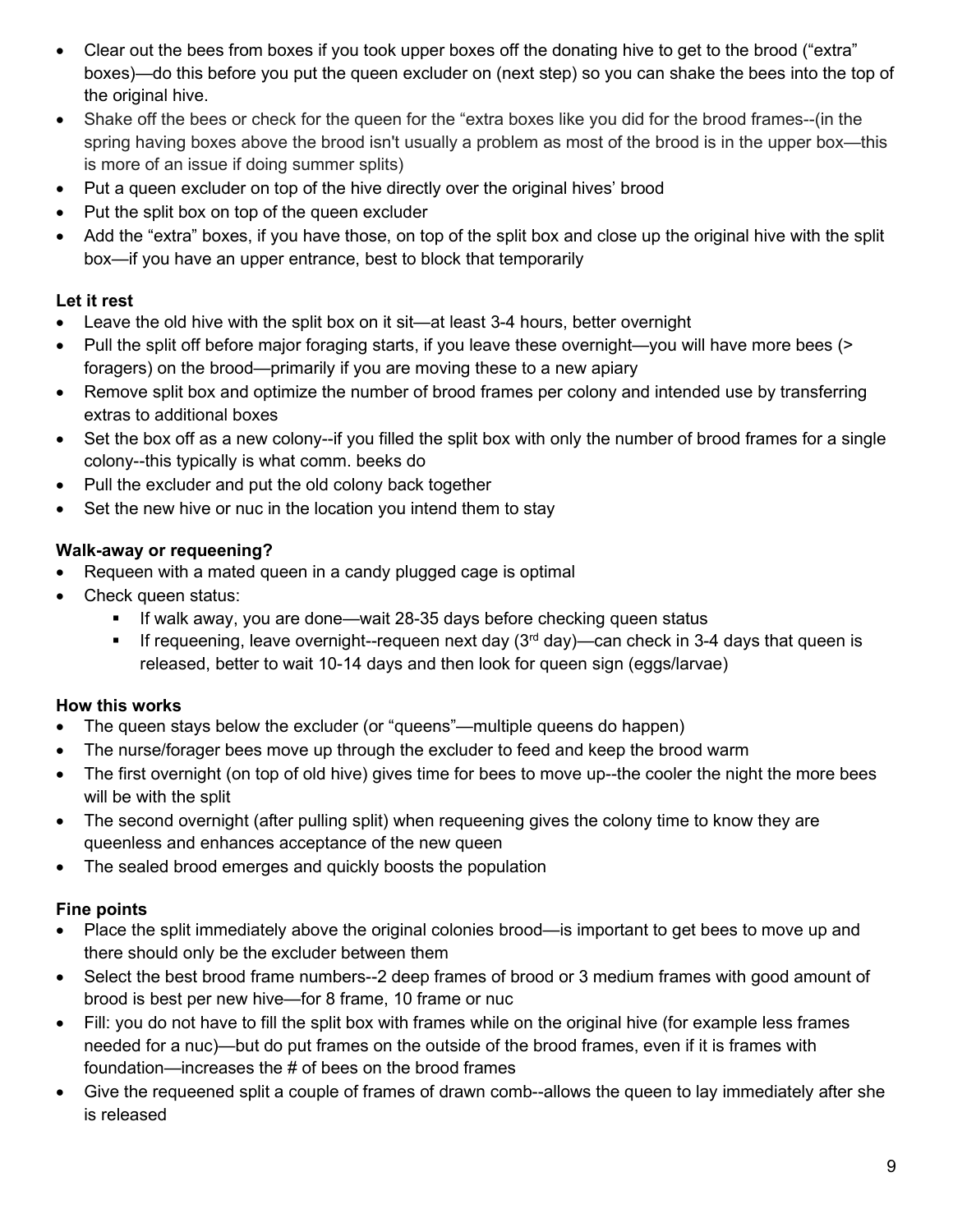- Feed the new hive.
	- Add a frame of honey--doesn't hurt
	- Give sugar water (1:1)--is essential to increase queen acceptance and for the hive to thrive
	- Feed continuously until the hive significantly decreases sugar water intake
	- Add a pollen patty—recommended even if pollen is available
- Move the split, if possible, to a different apiary (>2 miles away)—if not you will have field bees drift back to the old colony—less of an issue for the nurse bees
- Establish the split as a nuc, if you want, by moving frames from the split box to a nuc box the morning after the initial split
- Introduce the caged queen as you would for a package
- Expect 90-95% queen acceptance if using mated queen and using the overnight procedures—will have lower acceptance if that queenless period is shortened (85-90% acceptance per commercial beeks)
- Expect 70% success in the spring with walk away splits, but results are highly variable—percentage drops off as season progresses due to queen loss during mating flights from increased dragonfly and bird predation

### <span id="page-9-0"></span>**Join Us for Iowa Honey Bee Day**



*Submitted by Jamie Beyer, IHBD coordinator and CIBA President* 

Plans are progressing for Iowa Honey Bee Day on Wednesday, March 30. It will begin with a 7-9 a.m. reception for legislators at the Capitol Building in Des Moines. We have reserved most of the Rotunda on the first floor of the Capitol for this event that is organized by the Iowa Honey Producers Association (IHPA).

Sure, it's early, but this is the best time to catch legislators before they're in committee meetings or in session. I cannot emphasize enough the impact that this reception has on lawmakers and their decisions about honey bees. Plan to arrive well before 7 a.m. so you can park and get inside the Rotunda before everything gets going.

Our new CIBA Honey Queen, Olivia Moody, plans to attend as well as IHPA Queen Allison Hager and queens from other Iowa bee clubs. We also are inviting IHPA Youth Scholarship students and their parents to attend. What an opportunity for them to learn the legislative process!

Immediately after the reception, we will offer a guided tour of the Capitol for anyone who wants to see more of this beautiful building. As a side note, you'll see a honeycomb design in the floor of the Rotunda where we're having the reception. Join us on the tour to find out why!

We are asking Governor Reynolds to sign a proclamation that sets March 30 as 2022 Iowa Honey Bee Day, noting the importance of honey bees in our state. We also have asked beekeepers throughout Iowa to request similar proclamations be signed in their own communities. Two years ago, more than 40 city and county governments approved Honey Bee Day proclamations and we'd love to surpass that number this year.

We have the tools to influence our legislators – we just need to use them. I hope to see everyone March 30. Contact me if you have questions, want to help, or just want to comment. Thanks for being a CIBA member and part of a great beek community.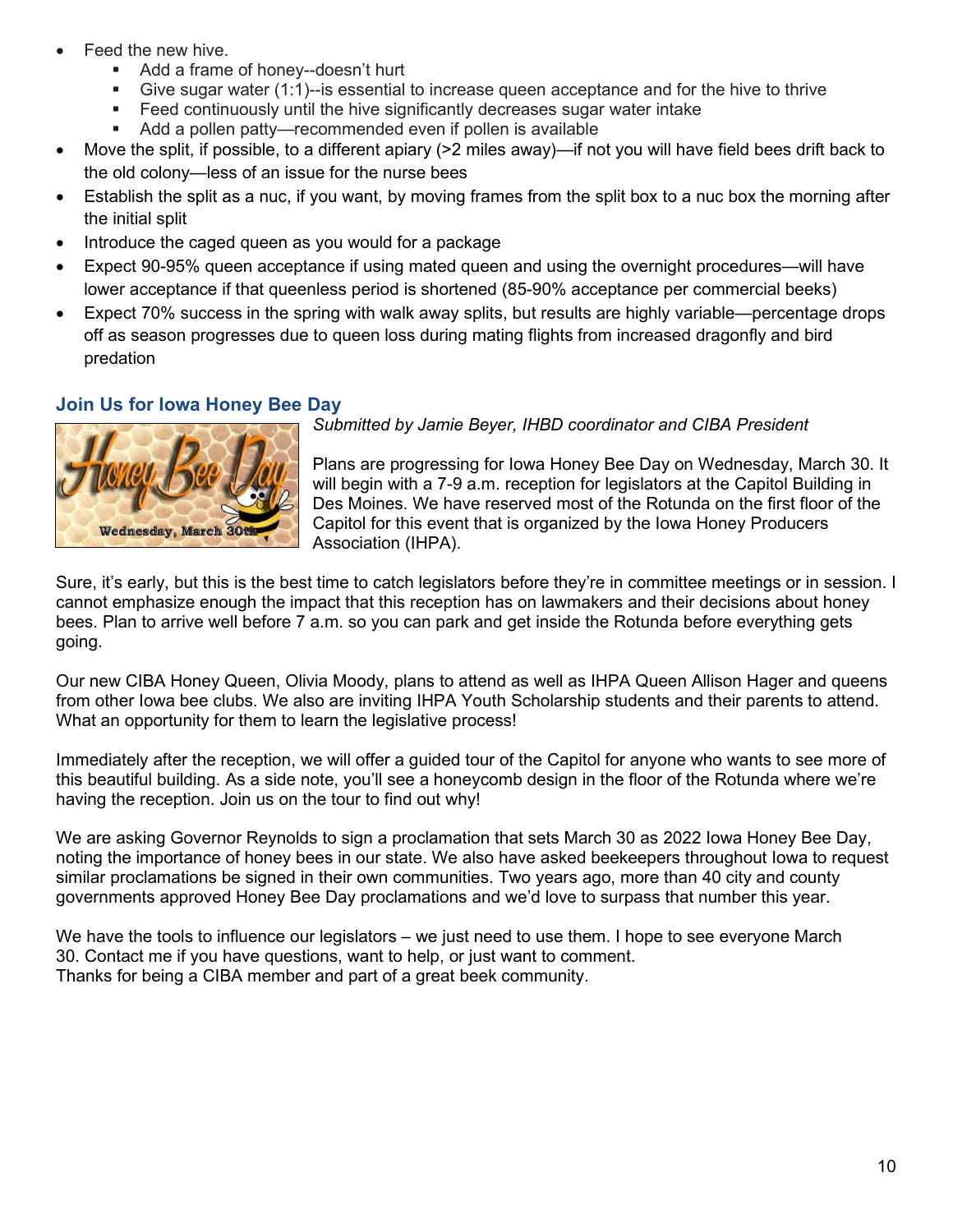### <span id="page-10-0"></span>**Meet Your CIBA Board Member: Jim Crandall, Sr.**

I started keeping bees in 2016, with two hives, that I killed the first winter. I was working at Barilla in Ames and talking with Mark Tinjer, a beek from Humbolt who likes to talk about bees. I was interested enough to subscribe to Bee Culture magazine and soon became hooked on the idea of making my own honey and saving money. Wow, was I wrong about that idea!

I took the beginning beekeepers class in Marshalltown – twice (it sometimes takes a while for things to soak in). Phil Ebert and Margaret Hala did a great job putting on the class. This year I went into winter with 11 hives, all located just outside the Newton city limits.



I joined CIBA in 2016 with the complimentary membership that I received when I enrolled in the Marshalltown beekeeping class. I don't mind talking to people and helping them with bee questions. Right now I am mentoring a new beek in Newton.

My biggest challenge is getting bees through the winter. It's a great feeling to have live bees in April. I enjoy making splits and catching swarms.

Here's my advice to new beeks: Keep checking your hives, make sure your hive is queen-right, don't crowd the queen and keep enough honey supers on, treat for mites, watch for robbing and small hive beetles. And make sure they have access to water.

I've been married to Chris for 50 years (she's a very patient lady). We have one son, Jim, Jr. He and his wife, Jes, have given us seven grandchildren, ages 19 down to 6 years, none of which like to be stung. They live in Minnesota.

# <span id="page-10-1"></span>Registering Your Hives



Whether you're new or a veteran beekeeper, you will want to register your hives or renew your hive registration each year on the state's sensitive crops directory. Registering your colonies – the number and areas where they are located – is one way to let your neighbors know that you have honey bees, which can be affected by pesticide drift.

Iowa code limits and restricts the timing of commercial applications of pesticides that are toxic to bees within one mile of beehives registered on the state's sensitive crops directory. According to the rule adopted in 2009, applicators can apply chemicals to blooming crops near registered hives only before 8 a.m. or after 6 p.m. Applicators are not required to contact the hive owner.

The Iowa Department of Agriculture and Land Stewardship (IDALS) uses the non-profit company FieldWatch™ Inc. to provide online registry tools for sensitive crops, including beehives. You can choose either on DriftWatch™ or BeeCheck™; both are part of FieldWatch. Registration is free, but all registrations expire each year on March 31. The CIBA website has a special page for this information, plus details on apps and how to order no-spray signs:<https://www.centraliowabeekeepersassoc.org/beecheck-hive-registry>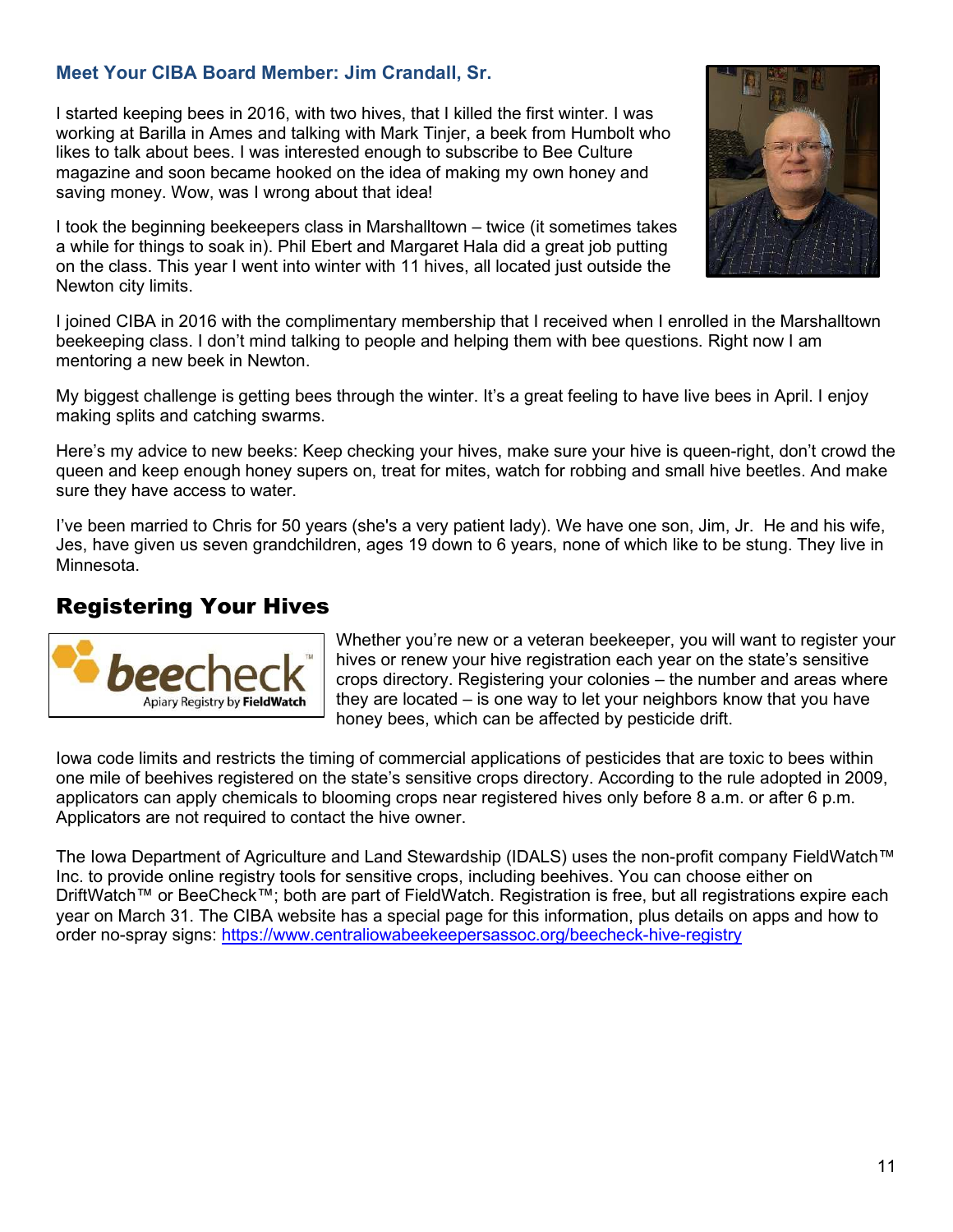# <span id="page-11-0"></span>Cooking with Honey

### **When substituting for sugar:**

- Substitute 3/4 cup honey for 1 cup sugar.
- Reduce total amount of other liquids in the recipe by 1/4, for every cup of honey used.
- Lower the baking temperature by 25 degrees to avoid overbrowning.

### **Honey crystallizes:**

- This is normal and the honey is not harmed in any way. To re-liquefy, simply place the container of honey in a pan of warm (not hot) water until crystals disappear. Occasional stirring quickens the process.
- Don't microwave honey to liquefy. It won't heat evenly, forming very hot spots of liquid honey within the still-crystallized honey – this ruins the flavor.



- Don't refrigerate it. Cool temperature accelerates crystallization. Room temperature is generally best.
- Well-kept honey will never spoil but changes will occur over time including a darkening of color, a loss of some aroma compounds, and a breakdown of enzymes.
- Keep the container closed and in a dry place to avoid absorption of moisture which could eventually lead to fermentation. While refrigeration is generally avoided, freezing your honey can keep it "fresh from the hive" for very long periods of time.

### **Honey Lemonade**

- 6 Tablespoons honey
- 1 lemon, cut in thin slices
- 1 cup lemon juice
- 1 quart water carbonated water is good

### **Red Pepper-flavored Honey**

- 1 1/2 cups honey
- 2 teaspoons (...or so) red pepper flakes

Heat this mixture on very low heat for 10 minutes. Store & use as is, or let it stand for a couple hours after heating, then strain the honey into containers for use.

*Information courtesy Andrew Joseph, State Apiarist, Iowa Department of Agriculture and Land Stewardship* 



### **Sweet Treats:**

Here's another idea: Top sliced pears with soft cheese and a bit of honey for a sweet treat. Also decorate hexagon-shaped sugar cookies with a fun honey bee theme. Treats made by Cook's Emporium, Ames.

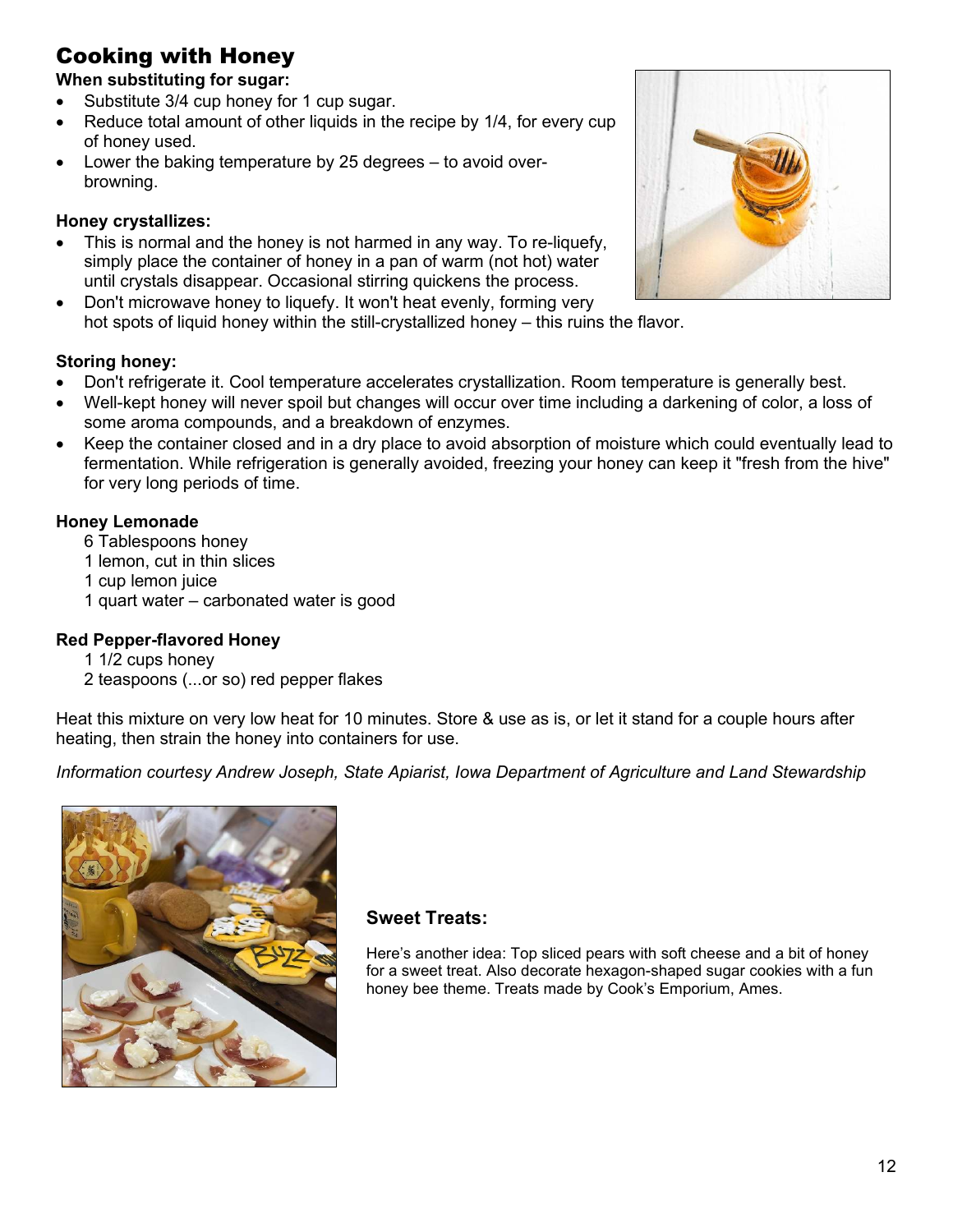# <span id="page-12-0"></span>Upcoming Beekeeping Class

**Editor's Note:** Andy provided a late entry for a 2022 beginning bee class due to uncertainty in knowing if he would be able to teach a class this spring. Normally we would encourage readers to visit the IHPA website to view the beekeeping class list, but with the late arrival, we wanted to call attention to this class.

**Who:** Anyone interested in starting off right this spring, or wants to learn about honey bees/beekeeping. **What**: Beekeeping Basics - everything to get you started and thru your 1st year successfully.

**When:** Starts March 24, 2022; 4 consecutive Thursday evenings; 6:00 to 8:00 p.m.

**Where:** Franklin Junior High, 4801 Franklin Avenue, Des Moines

**Cost:** \$40 - Includes the course, handouts, a small guidebook, and a 1st year membership to both the Central Iowa Beekeepers Association and the Iowa Honey Producers Association!

### **Contact Information**

Andy Joseph 515-218-4817 [MeadowBlazingStarHoney@gmail.com](mailto:MeadowBlazingStarHoney@gmail.com)

## <span id="page-12-1"></span>From the Editor Laura Miller

### <span id="page-12-2"></span>**A Million Places to Go for Information – Where Do You Go?**

If you're like me, you're always looking for information about honey bees. They're fascinating creatures and deserve all the attention that they can get.



One of the most delightful publications to come across my desk was a beautiful magazine called *2 Million Blossoms*. It was launched by Kirsten Traynor, an English major turned PhD in bee science. The quarterly journal was filled with gorgeous photos, science-based articles, and everything you'd want to know about pollinators.

Sadly, the magazine stopped publication last fall. I was happy to learn that she will continue her podcast and newsletter by the same name, 2 Million Blossoms, and available without charge. Both are full of interesting information. On my to-do list is to watch her presentation from the London Honey Show, **Reading A Hive** (find it on YouTube).

Traynor was a keynote speaker at the 2019 Iowa Honey Producers Association's annual conference in Des Moines. I listened to her talk about varroa mites and she knows her stuff! She's also conducted lots of research in Germany as well as Arizona State University. Currently, she directs the bee lab at the University Hohenheim near Stuttgart, Germany.

All this brings me to my next question: How do you learn more about honey bees? It's a big world out there in cyberspace and I'd like to know who you go for information. What web sites do you find reliable? Who do you like to watch or listen to? Do you have any favorite books that you use for reference, or just for fun?

If you're looking for a place to start, we have compiled a brief list on the CIBA website: <https://www.centraliowabeekeepersassoc.org/our-favorite-links>

Send your links, books and references to me at Beeline Editor@yahoo.com and we'll be sure to share. I'm anxious to hear from you!